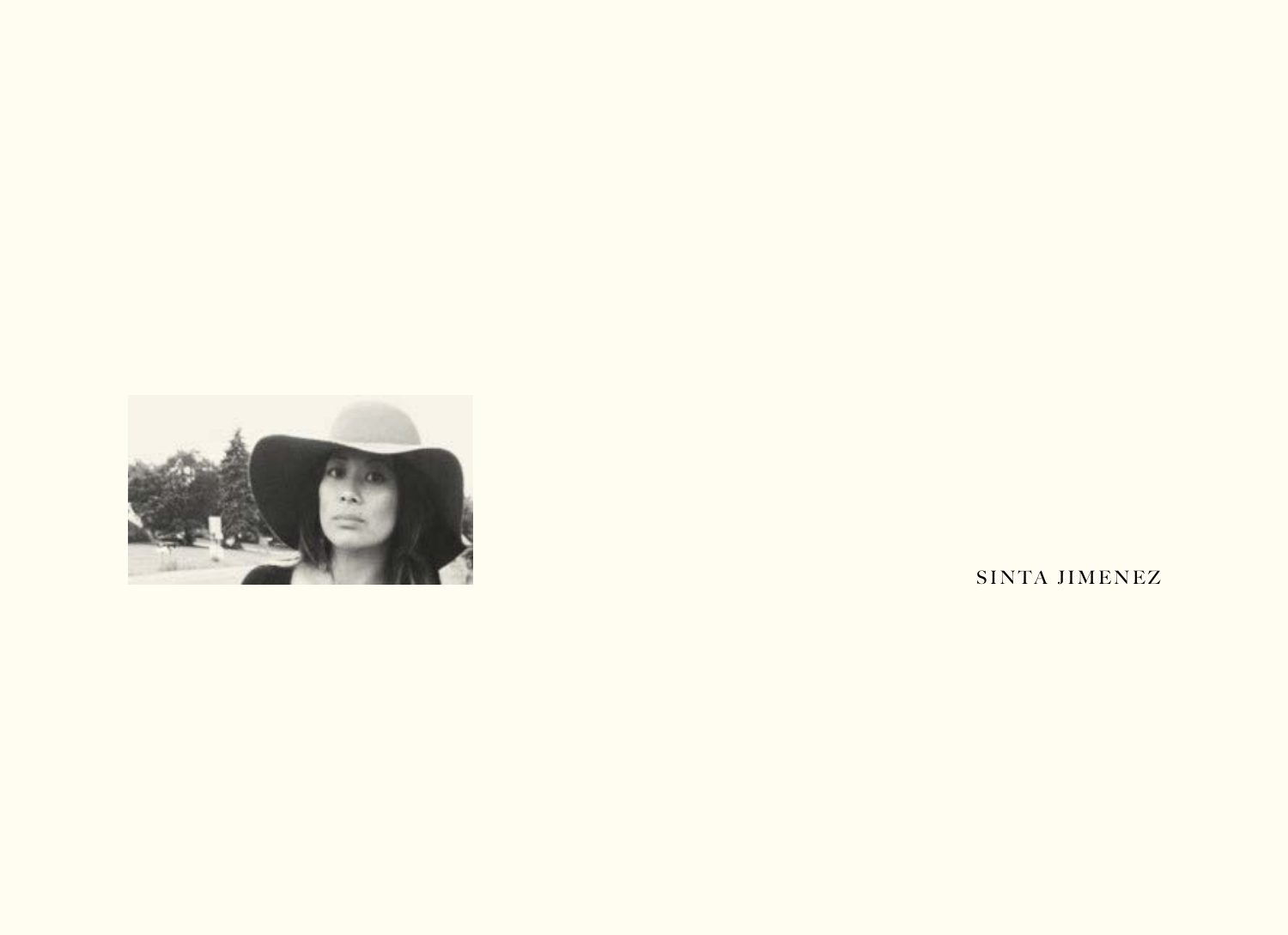## Smoking in Rented Rooms **in the Smoking in Rented Rooms**

It's early April in Philadelphia but the air still hangs<br>frigid with the hollow wind of East Coast winter. We It's early April in Philadelphia but the air still hangs run together through the scumbag streets. Block after block of concrete and black window flying past. Our noses cold, our foreheads dry. There are no entrances to heaven.

I push my body against his as we walk down the street, his arm around me. We hail a cab at Broad Street, City Hall visible down the avenue, to go towards Washington and 7th blocks and blocks away from the ivy league affluence of Rittenhouse. When we get there, he tells me to stand on a corner, in front of a grade school, while he goes to score.

"Are you ok," he asks me.

"Yeah."

"I'm ok."

 "I just don't want you to come with me to meet the guy. I'll be back soon."

The wind pushes down and against me. There's not much room for chivalry in addiction, in street corner copping but there's plays at tenderness. He doesn't want me to go with him in case he gets arrested. In case he gets arrested at least I'll be able to go home and sleep in my own bed.

Soon I see him, smiling, coming down the sidewalk with a saunter, almost cheerful. And even with his skull cap and his heavy black jacket, the grace of his face seems to purify him from his acts.

We cruise again though the city, weaving in and out of traffic, but this time without the itch. His pockets are full, my expectations are loaded. We are dead on arrival.

We get home, he brings out a plastic bag, full of little bags, and throws it onto the coffee table. Four grams of herb, two grams of blow packed tight, and then two thin, light blue packets of scag stamped with the words "Day Off."

He hits the stamp bag with his fingertips as he settles down next to me on the couch.

"How much was it?" I ask.

"It's very cheap. Did you know that?"

A bare light bulb flickers and revolves above us as though it were the sun.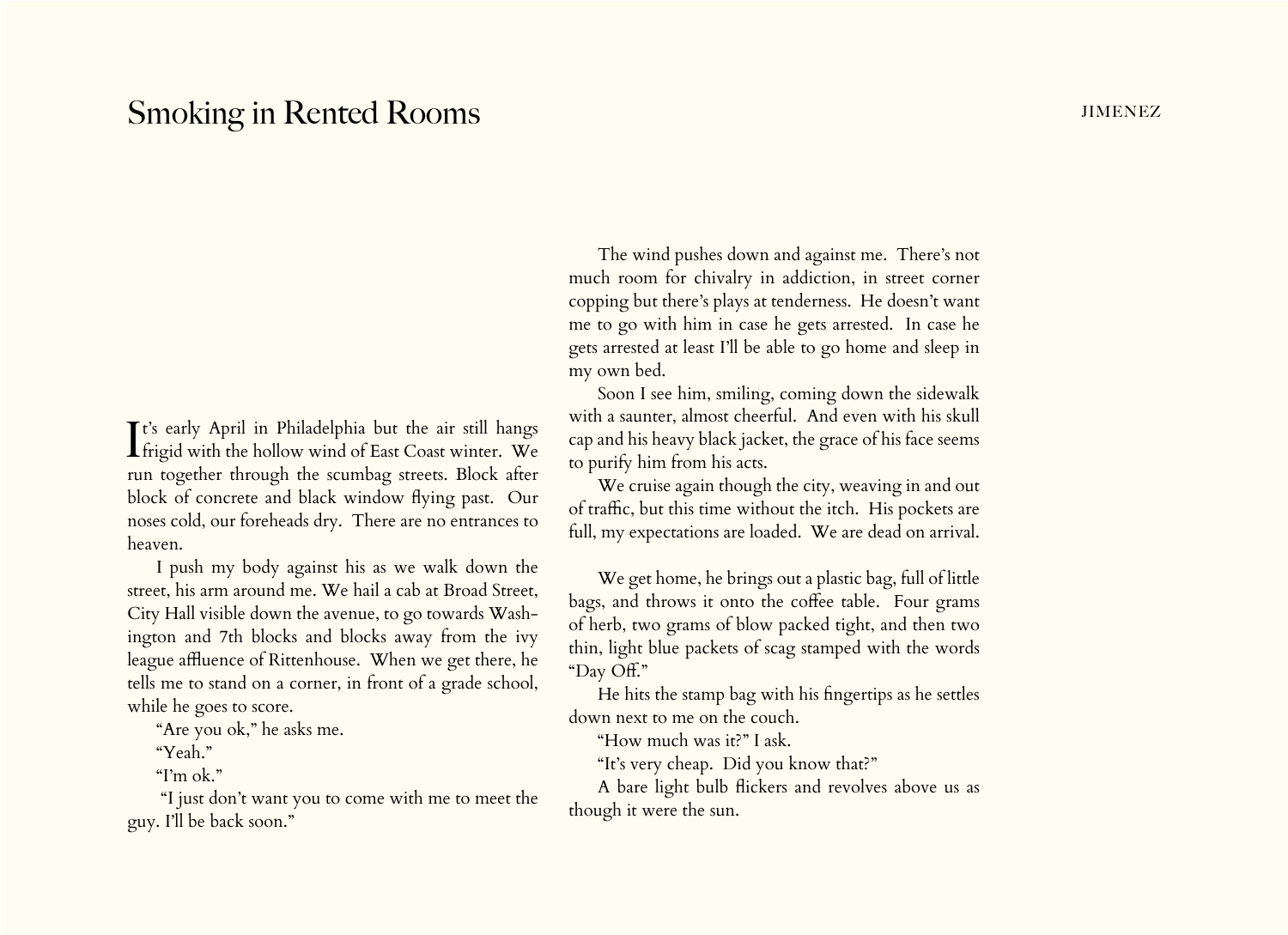"Last year I was hella sick and had to go to the emergency room. That doctor's bill cost me almost five thousand dollars. All to check if my appendix was burst and to give me a shot of morphine. It was just the stomach flu. I could've gotten this for five dollars and forgotten all about my tummy troubles."

"Just five dollars?"

"That's the price," he says with bitterness, cutting like sunlight through Afghan clouds.

Our evening goes late into the a.m. smoking cigarettes and herb rolled with tobacco, listening to Lou Reed.

"Man, I wish I hadn't lost my Iggy Pop cds."

"Have you ever heard The Birthday Party? One of Nick Cave's early bands. I think you'd like them."

I look into his eyes and wonder how dark the world looks to him right now. He's done enough to feel warm but not fall into the nod. The contraction of his pupils makes the color of his eyes even more vivid. There is no full, darkened center, only color where light invades.

I kiss his face. I linger below his eyes where the skin is thin, incapable of deception.

"You've been with a lot of beautiful girls."

"I don't know about that. Really, you're it," he says. I choose to believe him.

"I'm scared of how it'll be when you leave." "We'll be cool," I say.

I hold onto his slim shoulder, tattooed with a black dragon that continues down his arm and upper back, the black ink drawing a high contrast against the whiteness of his skin. I tell him to look up. His eyes look suddenly translucent like.

"There's a lot of men out there who want to fuck you," he says.

"Yes."

The room pulsates, the air sweats. We are denied safe passage.

We hold hands in our restless sleep. Half awake I feel him tossing next to me, scratching his neck and arms, kicking his legs, withdrawal bringing the itchy blood. My throat is dry and sore. I put my hand flat against his back. His skin is too smooth. His skin is an impossibility.

"When are you going," he mumbles, eyes closed.

"I don't know. In the next day or two."

"You could stay."

We are escape artists, conspiring in the underbellies and alleyways.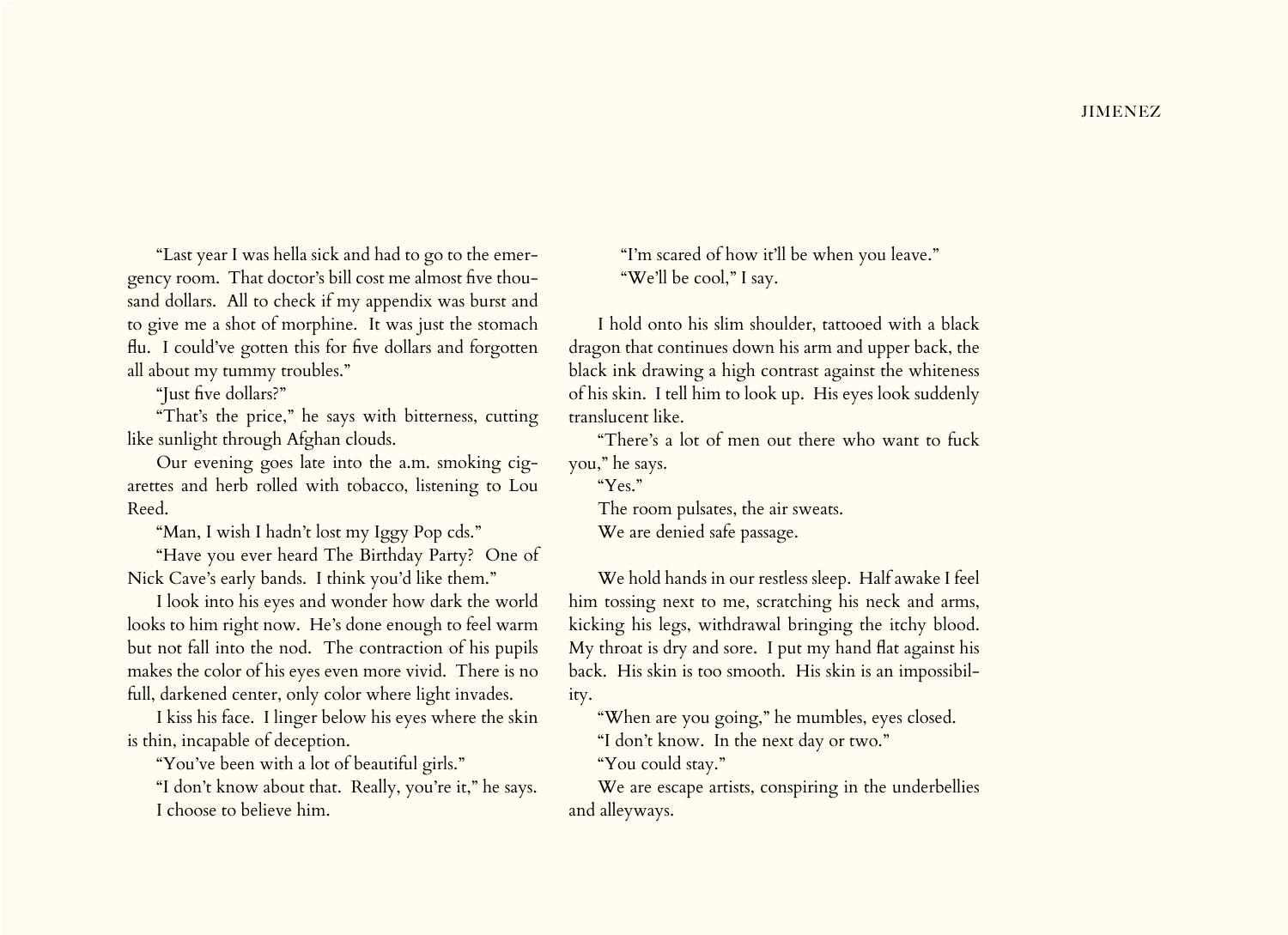It isn't until late afternoon until really wake up, groggy and heavy in the comedown. The air is cold and we move slowly under the covers.

"How do you feel," I ask him.

"Alright. Shakes in a bit but I already know I won't be able to piss for a while."

"Maybe later –" I begin.

"Yeah, don't worry. We'll pick up later."

The view from his bedroom window is grim. Power lines and television satellites lie akimbo on concrete rooftops. My nose is raw.

I look at the emptiness of his room, the old discolored blinds, and the white walls encrusted with the drunken distortions, frail lies, desperations, hostilities, prayers and sexual penetrations of past tenants. A pleasure arises in me from this human incoherence emanating from the walls. It seeps from the decaying brick and mortar, makes itself visible only to me.

"Have you ever gone on a fancy vacation with someone?"

"No, never," I lie.

"Should we go to Argentina?"

"The dollar goes far down there."

I carry on with him. To forget the comedown, to

distract from the itch.

"We should go to Carolina too. I have friends with a house in Asheville. They're raising chickens," I say.

"Let's do it. Fresh eggs in the morning, delicious," he smiles.

All the words make fantasies of a future of things nearly impossible, likely improbable. We proceed under the influence, accepting delusion as truth, accepting narcotics for whole grain.

With other men, who I knew I wanted to be with for a while, a disgust always mechanized in me. An automatic default jogging my apathy, preventing further emotion, and nothing, absolutely nothing could bring me back. Neither petition nor memory. But I cannot do that with him. I can tell. I cannot retreat from his body. I won't be able to turn it around.

"I'm going to get dressed. Get out there and bring back some water and cereal."

He walks out the bedroom door to the bathroom.

I share a secret with his room, without distinction except for two o-mamori hanging on his doorknob from the Shrine : I'd discard the immaculate for this damaged space, any time, any how.

The walls seem softer after, submitting like a victim or disciple.